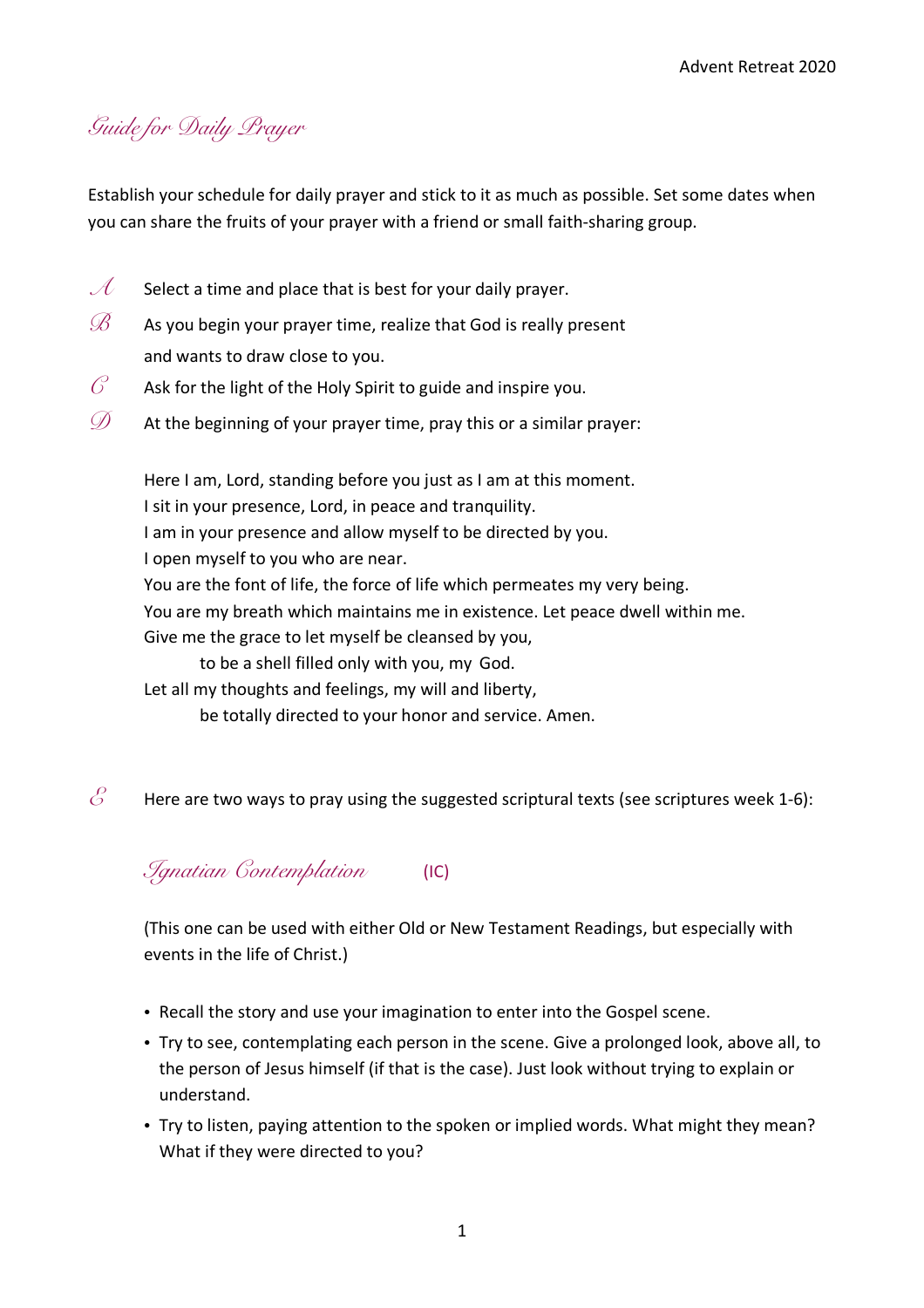- Observe what the people in the scene do. They have names, histories, sufferings, personal quests, joys. How do they react? Note the gestures, feelings, and attitudes, above all, of Jesus himself.
- Place yourself actively in the scene. Allow yourself to be involved in what is happening. Besides seeing and listening, try to touch and feel the flavor of what happens during prayer. In reflection try to benefit from everything that happened in this time of prayer.
- End this time with an intimate farewell to God, using the words of the Lord's Prayer. On the completion of the time of prayer, do not forget to do a brief review. (See step 5.)

## *Prayerful Reading* (PR)

- Read the entire text once (see scriptures week 1-6); reread it slowly, verse by verse.
- Ask yourself: What does the text itself say?
- Stop wherever God speaks to you interiorly. Do not rush; learn to savor things. Ask yourself: What does the text say to me?
- God is a Father who loves us much more than we could ever be loved by anyone else. Ask yourself: What does the text make me want to say to God? These can be praises, petitions, thanksgiving, adoration, or silence.
- Continue to gather whatever comes to mind, whatever touches your heart: desires, lights, appeals, recollections, inspirations. Ask yourself: What is it that this text and everything I have experienced through it made me savor and live?
- End the prayer with a loving goodbye. Pray the Lord's Prayer. On the completion of this time of prayer, do not forget to do a brief review. (See step 5.)

*F Review of Prayer*

When you complete each period of prayer, ask yourself:

- What word of God touched me the most?
- What feeling, sentiment, emotion, or effect predominated?
- Did I feel some calling, a desire, or an inspiration?
- Did I experience some difficulty or resistance?
- If possible, write in a journal about the answer that seems most significant. Formulate it in a prayer of petition or thanksgiving. These same questions can be used in the faith-sharing group or in spiritual conversation with another.